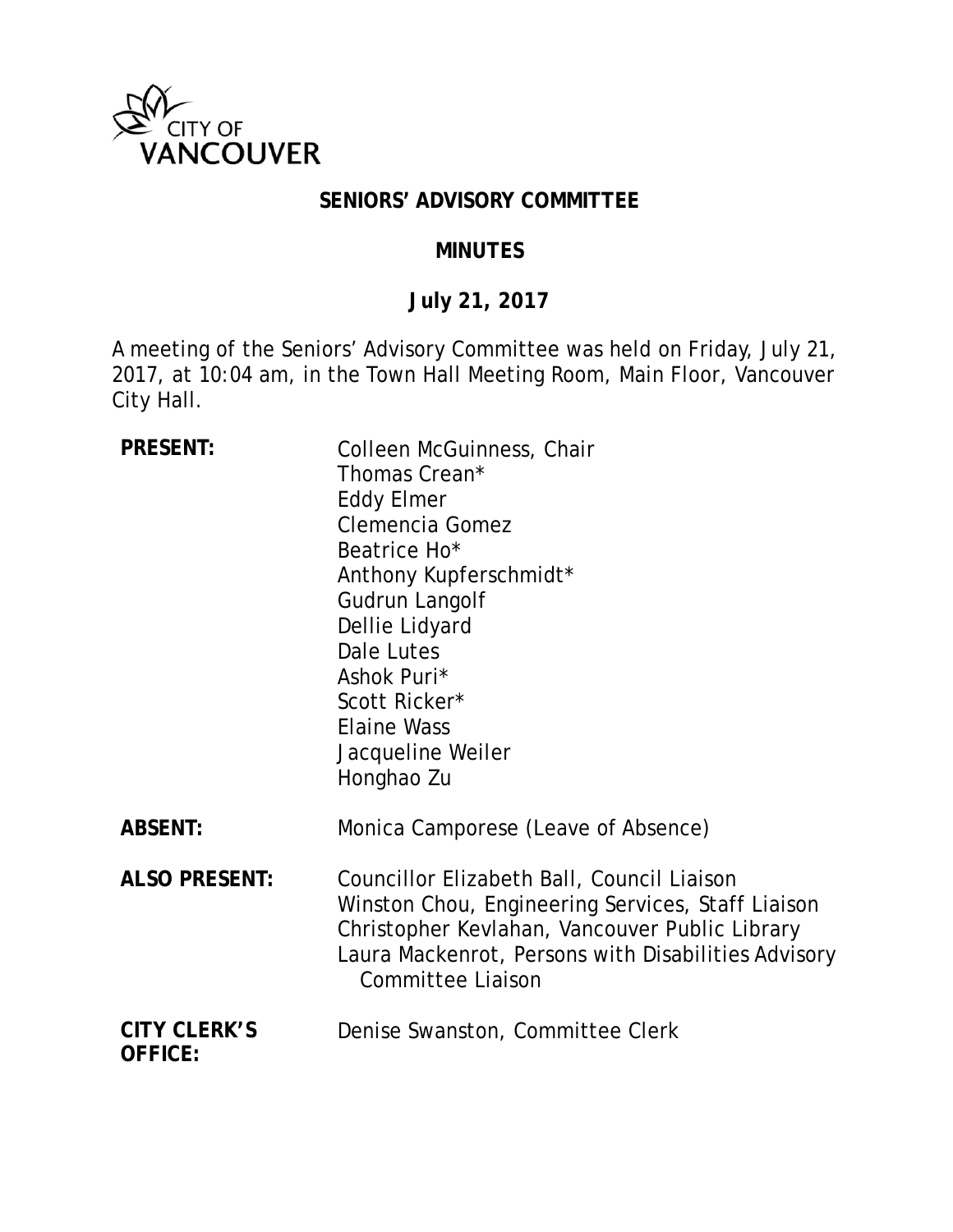#### **Leave of Absence Requests**

MOVED by Beatrice Ho SECONDED by Clemencia Gomez

> THAT Monica Camporese be granted a Leave of Absence for this meeting.

CARRIED UNANIMOUSLY (Anthony Kupferschmidt and Ashok Puri absent for vote)

### **Approval of Minutes**

MOVED by Dale Lutes SECONDED by Beatrice Ho

> THAT the minutes of the Seniors Advisory Committee meeting held May 12, 2017 be approved with the following amendment: to include the intent to write a letter to TransLink regarding accessible washrooms.

CARRIED UNANIMOUSLY (Anthony Kupferschmidt and Ashok Puri absent for vote)

The Chair began the meeting by providing summaries of the July 18, and July 20, Public Hearings, both which are to conclude on July 25, 2017.

Agendas and Minutes from Council Meetings are available at: https://covapp.vancouver.ca/councilMeetingPublic/CouncilMeetings.aspx

Discussion arose regarding the exclusion of the Canada Line station at Cambie and 57<sup>th</sup> Avenue, as well as a general concern regarding that same intersection (crossing times, sightlines, overall pedestrian safety). The Committee shared frustrations that the City doesn't seem to understand the particular needs of vulnerable populations and articulated that "industry standards" should not be applied to those groups.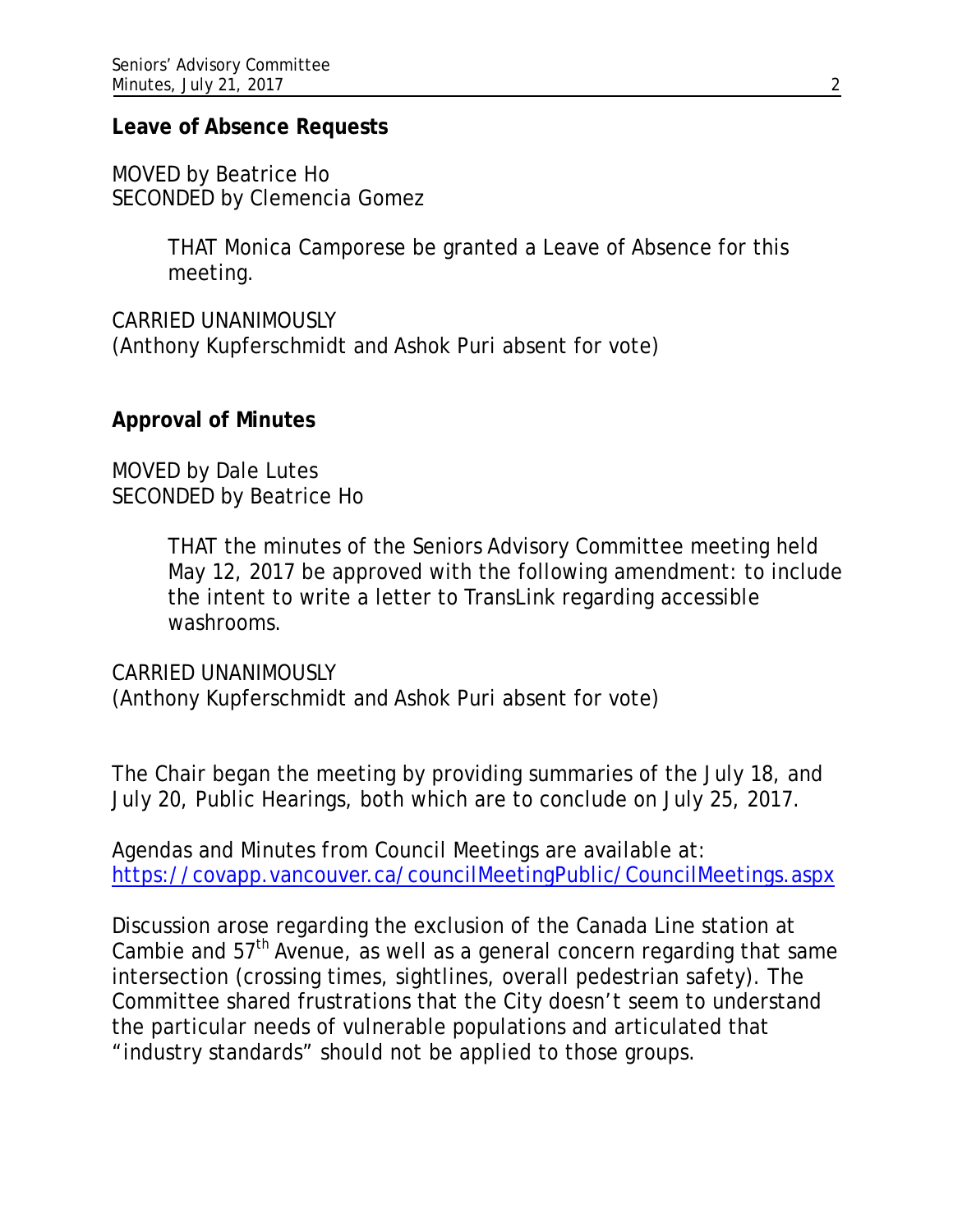## **1. Approval of Final 2017-2018 Work Plan**

Deferred to next meeting.

# **2. Approval of Letters to City Council**

Deferred to next meeting.

## **3. Housing in Vancouver**

Andy Yan, Director, City Program, Simon Fraser University, provided a presentation on "Older Adults in the City of Vancouver".

Discussion included:

- Number of seniors and their location throughout the city;
- the Housing Reset;
- type of data used and its interpretation;
- reality of quickly changing demographics and the novelty of having more seniors than children, and the impact on city planning and policies;
- Making the city age-friendly
- Barriers for seniors to participate in city planning (language, computer access, mobility, etc.)

## **4. Britannia Centre Redevelopment**

Michelle Schouls, Tara Simmer, and Matthew Halverson from Real Estate and Facilities Management, provided an update on the Sunset Community Centre and the Britannia Centre redevelopment. Staff responded to questions and comments from the Committee.